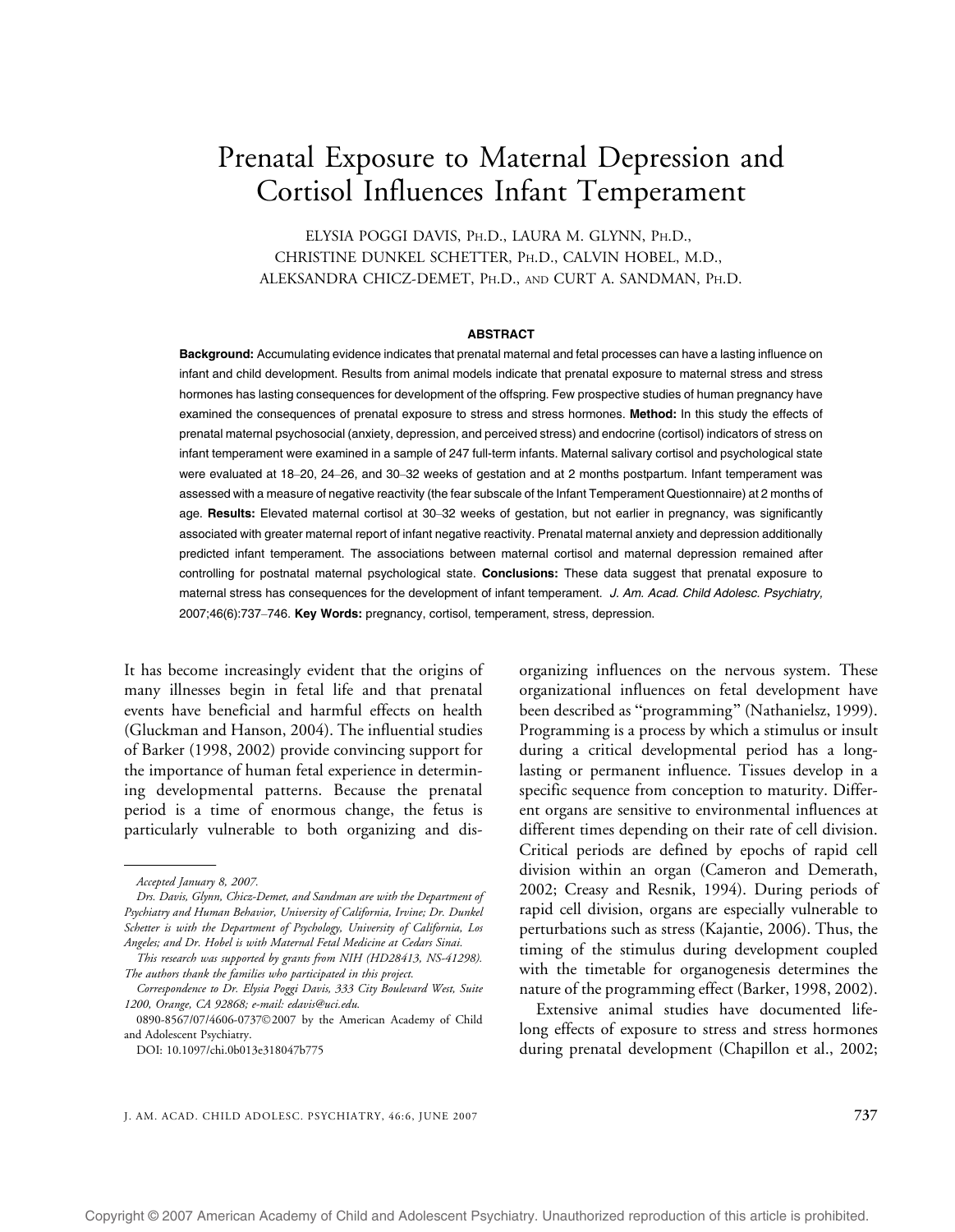Schneider, 1992; Weinstock, 2001). In humans the most well-documented consequences of prenatal stress are preterm birth and low birth weight (Hobel, 2004). Much less is known about the influence of prenatal stress on development, independent of birth outcome. Accumulating evidence suggests that the effects of prenatal maternal stress persist into the postpartum period and that consideration of the timing of exposures will be essential to our understanding of the influence of prenatal stress (Austin et al., 2005; Van den Bergh et al., 2005).

Although there are multiple pathways by which maternal stress may affect fetal development, including cardiovascular and endocrine changes in the mother, glucocorticoids (GCs) have become a primary candidate for programming the fetal brain and behavior (Owen et al., 2005). Cortisol, the primary GC in humans, is a stress-responsive hormone that is the end product of the hypothalamic-pituitary-adrenocortical (HPA) axis. Regulation of the HPA axis changes dramatically during pregnancy with the production and release of corticotropin-releasing hormone (CRH) from the placenta. In contrast to the negative control on hypothalamic CRH, cortisol stimulates the expression of CRH mRNA in the placenta. Placental CRH is released, establishing a positive feedback loop that allows for the simultaneous increase of CRH, adrenocorticotrophin hormone (ACTH), and cortisol in the maternal and fetal compartments over the course of gestation (King et al., 2001; Petraglia et al., 1996). Fetal exposure to circulating maternal cortisol is regulated by placental  $11\beta$ -hydroxysteroid dehydrogenase type 2 (11 $\beta$ -HSD2), which oxidizes cortisol to its inactive form cortisone (Seckl and Meaney, 2004). The levels of placental  $11\beta$ -HSD2 rise as gestation progresses before falling precipitously near term (Seckl and Meaney, 2004). Although placental  $11\beta$ -HSD2 partially protects the fetus from the effects of maternal cortisol, 10% to 20% of active maternal cortisol passes through the placenta, and fetal cortisol levels are significantly correlated with maternal levels (Gitau et al., 1998, 2001). Thus, increases in maternal cortisol will have consequences for fetal development (Weinstock, 2005).

GCs are necessary for normal maturation including most regions of the CNS. Sustained elevations of GCs, however, can have deleterious consequences for brain structure and function (Challis et al., 2001; Hillhouse and Grammatopoulos, 2002). Results from animal

models indicate that one of the primary effects of prenatal GC exposure is programming of the development of neural systems including limbic regions involved in the regulation of fear or behavioral inhibition (Owen et al., 2005). In rodent models manipulations that alter GC exposure, such as prenatal stress or GC administration, lead to increased fearful behaviors in response to challenges, such as novelty (Dickerson et al., 2005; Van den Hove et al., 2005; Weinstock, 2005). Consistent with these data, nonhuman primates exposed to manipulations that alter GC exposure, such as prenatal stress or ACTH treatment are more irritable, display increased disturbance behaviors in response to novelty (Schneider, 1992; Schneider et al., 1992), and have reduced hippocampal volume and a decrease in neurogenesis in the dentate gyrus (Coe et al., 2002). These data suggest that fetal GC exposure may have a programming influence on the fetus and that one of the primary consequences may be increased behaviorally inhibited or fearful behavior in response to novelty.

Consistent with data from animal research, accumulating evidence from human studies suggests that the effects of prenatal maternal stress persist into the postpartum period. Maternal stress, anxiety, and depression during pregnancy are associated with an increase in fear behaviors in response to novelty and an increase in behavioral and emotional problems in the offspring independent of postnatal psychological state (Davis et al., 2004a; O'Connor et al., 2002). Although there are few human studies examining the consequences of prenatal GC exposure, there is evidence that endogenous maternal stress hormones (Davis et al., 2005; Gutteling et al., 2005; Susman et al., 2001) and synthetic GCs (Davis et al., 2004b, 2006; Trautman et al., 1995) predict emotional disturbances including behavioral inhibition or fearfulness in response to novelty and impaired cortisol regulation. Recent evidence from a study with a small sample size of 17 subjects indicates that exposure to higher maternal cortisol during late pregnancy predicts increased fussiness and negative behavior in infancy (de Weerth et al., 2003). In this study maternal cortisol was measured only at the end of pregnancy and thus effects of timing of exposure were not evaluated. These studies suggest that prenatal GC exposure has consequences for the infant and child, particularly the development of behaviorally inhibited or fearful temperament.

738 J. AM. ACAD. CHILD ADOLESC. PSYCHIATRY, 46:6, JUNE 2007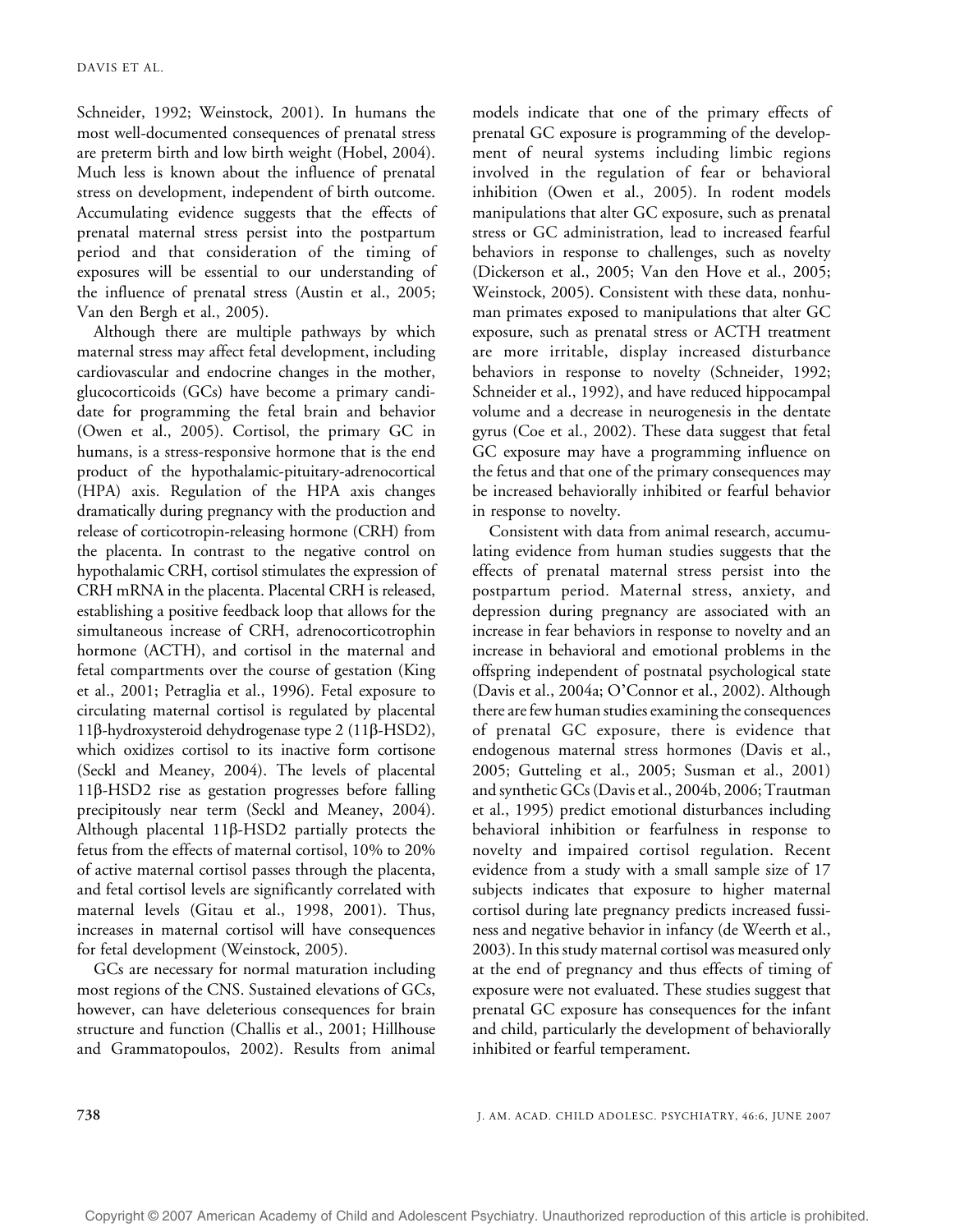In the present study we investigated the consequences of psychosocial indicators of prenatal maternal stress and prenatal maternal GCs for infant development using a prospective longitudinal study design. A unique component of this study is that maternal psychological state and maternal cortisol were evaluated at three points starting at the 18th week of gestation to enable evaluation of the effects of timing of exposure in a larger sample than has been studied previously. We examined first whether maternal psychological state and maternal cortisol during pregnancy had joint or independent effects on reported negative reactivity in the offspring independent of postpartum influences and, second, whether there was a sensitive period during fetal development for these effects on infant temperament.

# **METHOD**

#### Participants

Participants in this study included 247 women with singleton term pregnancies who were recruited serially between 1999 and 2003 from two obstetric clinics in southern California before 18 weeks of gestation. These subjects were part of a cohort that participated in a larger study from which several papers have been published (Davis et al., 2005; Rini et al., 2006; Sandman et al., 2006), one of which (Davis et al., 2005) evaluated infant outcomes. In this study the effect of prenatal exposure to placental CRH on infant temperament was assessed. Women with evidence of smoking or drug use during pregnancy were excluded. Of the total potential participants, 63% met eligibility criteria. The most common reasons for ineligibility (in order of frequency) were non-English speaking, gestational age (GA) >18 weeks, multiple gestation, and smoking. Among the eligible women, 67.5% consented to participate and came for the initial visit. The reasons women declined participation were work or school conflict (27%), concern with an aspect of the protocol (e.g., blood draw; 25%), inability to schedule within the GA window for the first visit (19%), child care issues (11%), not interested (7.5%), transportation difficulties (1.5%), moving (1.5%), other (7.5%). Only full-term infants were included in the present study because it has been well documented that maternal stress influences length of gestation (Hobel, 2004) and that infants born prematurely or small for gestational age are at risk of a wide variety of developmental problems (Peterson et al., 2003). Thus, the 33 women who delivered prematurely (before 37 weeks of gestation) were not included in this study.

Women gave informed consent for all aspects of the protocol, which was approved by the Institutional Review Board for Protection of Human Subjects. At delivery, mothers ranged in age from 18 to 43 years (mean 30.7, SD 5.4), 70% of the women were married, and 59% were primiparous. Annual household income for this sample ranged from less than \$5,000 to more than \$100,000. The annual household income distribution for this sample was as follows: 19.7% between \$0 and \$30,000, 29.3% between \$30,001 and \$60,000, 28.4% between \$60,001 and \$100,000, and 22.6% over \$100,000. Ninety-eight percent of women had graduated from high school, and 51% were college graduates. Forty-nine percent of the women were non-Hispanic white, 20% were Hispanic white, 11% were African American, and 9% were Asian. The infants of these women (118 girls and 129 boys) were assessed at 8 weeks of age (SD 2.2 weeks). All of the infants were born at term (mean GA 39.5 weeks, SD 1.1 weeks; mean weight 3,535 g, SD 509 g), and 71% were delivered vaginally. Infants in this sample were stable at the time of delivery and had a median 5-minute Apgar score of 9 (range  $7-10$ ). Twenty-one women reported any alcohol use during their pregnancy. Of these women, 16 reported drinking fewer than five drinks while they were pregnant. The remaining 5 individuals consumed between 6 and 56 drinks during their pregnancy. Removing participants who reported any alcohol use during pregnancy did not alter any of the findings described in the Results section.

## Procedures

Maternal psychological state (anxiety, depression, and perceived stress) was assessed and maternal saliva samples were collected for cortisol analysis from participants at three time points during pregnancy (time 1: 19.1  $\pm$  0.8, time 2: 24.9  $\pm$  0.84, and time 3: 30.8  $\pm$ 1.0 weeks of gestation) and at the postpartum visit  $(8.0 \pm 2.1$  weeks; Fig. 1). Saliva samples were not obtained from three women at the second assessment and from four women at the third assessment. Infant temperament was assessed at 8 weeks postpartum from the entire sample (SD 2.1). In addition, prenatal medical history and obstetric risk were obtained through review of medical records.

## Measures

Salivary Cortisol Assessment. Saliva samples were collected in the early afternoon, at least 1 hour after the participant had eaten, (mean 14:20, SD 1.5 hours) using a cotton gauze pad and placed into a syringe. Saliva samples were collected, clarified by depressing the plunger, and stored frozen at  $-20^{\circ}$ C until assayed. Thawed samples were centrifuged at 3,000 rpm for 15 minutes before assay. Salivary cortisol concentrations were determined with a competitive solid-phase radioimmunoassay (Coat-A-Count; Diagnostic Products Corp.). All of the samples were assayed in duplicate and



Fig. 1 Flowchart of study visits. Participants in the present study sample  $(N = 247)$  were a subset of a larger study of prenatal stress and birth outcome. Thirtythree infants who were born preterm were excluded from this study. GA = gestational age.

J. AM. ACAD. CHILD ADOLESC. PSYCHIATRY, 46:6, JUNE 2007 739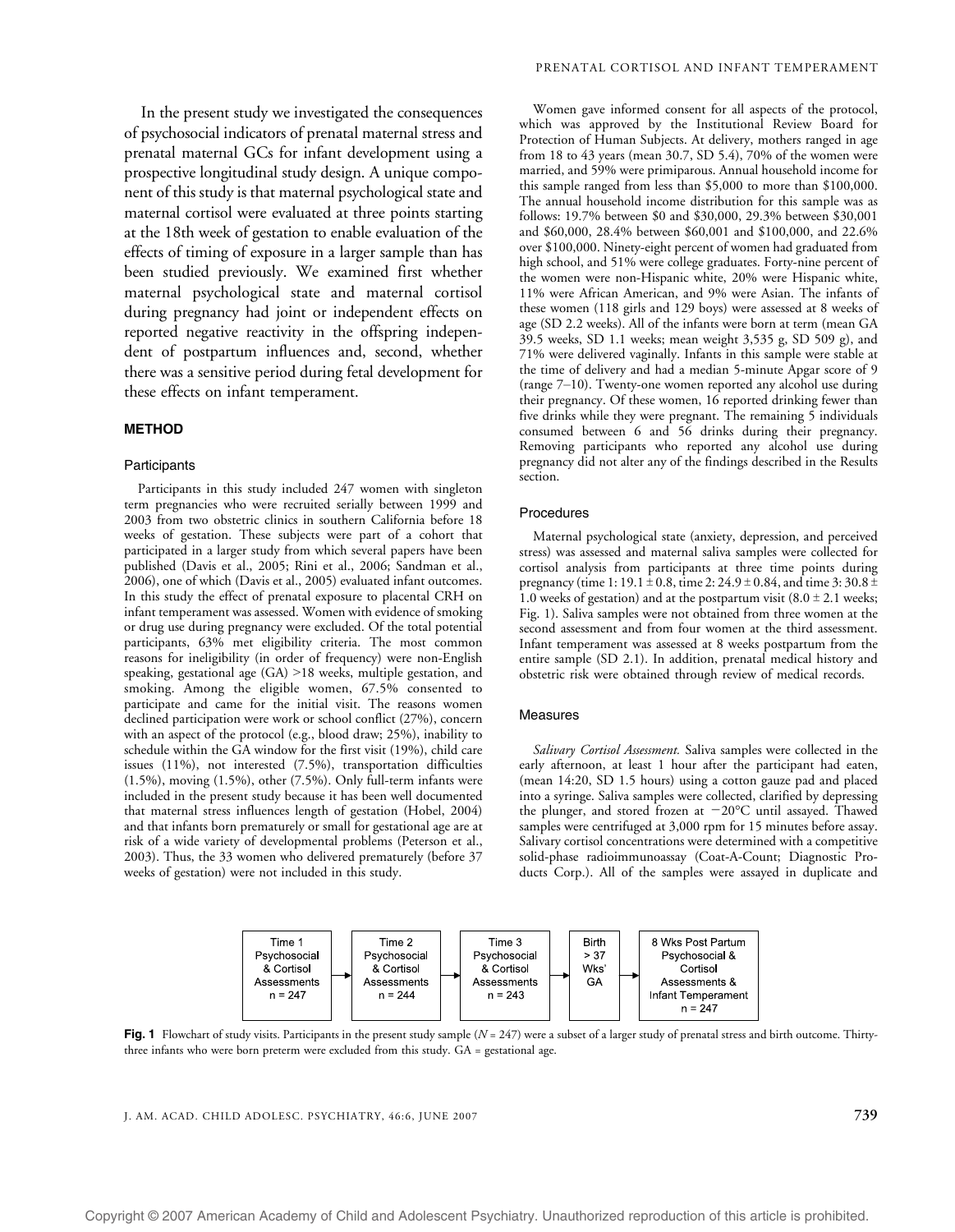averaged. Intra- and interassay coefficients of variance were 5.5% and 7.6%, respectively, with a minimum detectable level of 0.02 g/dL. The cortisol values were log-transformed to normalize the distribution of the data.

Maternal Psychological Assessments. Maternal anxiety and depression were assessed at each prenatal time point and at the postpartum visit. Perceived stress was assessed at all visits with the exception of time 2. A postpartum assessment of maternal psychological state was included to control for the influence of maternal affect during the postnatal period on ratings of infant temperament, as in prior work (Davis et al., 2004a).

Maternal depression was evaluated using the short form of the Center for Epidemiological Studies Depression Inventory (CES-D; Santor and Coyne, 1997). Responses to each of the nine items in this measure were recorded on a 4-point Likert scale with a range of 0 to 3. Anchor points, in terms of days per week, were "rarely or none of the time (less than 1 day)" to "most or all of the time  $(5-7)$ days)." The final score could span from 0 to 27, with a higher score indicating greater impairment. This measure has been extensively used and published studies demonstrate both internal consistency  $(\alpha = .84)$  and validity of this measure (Santor and Coyne, 1997). The CES-D is a commonly used instrument for the study of depression in the general population and has been validated in samples of pregnant women (Marcus et al., 2003). Scores on the CES-D during pregnancy are associated with birth outcome and other negative health consequences (Lundy et al., 1999).

State anxiety was measured using the 10-item State Anxiety subscale of the State-Trait Personality Inventory (STAI; Spielberger, 1979). This 10-item scale assessed the extent to which participants had experienced anxiety-related symptoms or emotions using a 4-point Likert scale ranging from 1 (not at all) to 4 (very much). State anxiety scores could range from a minimum of 10 to a maximum of 40. The STAI has been used for research purposes with both pregnant (Rini et al., 1999) and nonpregnant samples. The STAI has good internal consistency with a Cronbach's  $\alpha$  coefficient of .92 (Spielberger, 1983).

Generalized or nonspecific stress was evaluated using the 12-item version of Cohen's Perceived Stress Scale (PSS; Cohen et al., 1983). This measure assesses how participants felt they were able to handle day-to-day problems and hassles, how often they felt nervous and stressed, and how often they felt things were going well. Responses were made on a 5-point Likert scale ranging from 1 (never) to 5 (almost always). This measure has been used extensively with samples of nonpregnant and pregnant women (Culhane et al., 2001) and been shown to have both good internal consistency ( $\alpha$  = .80) and validity (Cohen et al., 1983).

Medical Risk and Obstetric History. Prenatal medical history and birth outcome were determined through review of the mothers' and the infants' medical records, and a score assessing medical risk for adverse birth outcome was derived (Hobel, 1982). Factors considered included pregnancy-induced hypertension and gestational diabetes in the index pregnancy, as well as history of preterm delivery, spontaneous abortion, stillbirth, or ectopic pregnancy. In addition, parity, mode of delivery, GA at birth, and birth weight were recorded.

Infant Temperament. Infant negative reactivity was assessed using an eight-item version of the fear subscale of the Infant Behavior Questionnaire (IBQ), a standardized instrument designed to assess temperament in infancy by maternal report (Gartstein and Rothbart, 2003). The fear subscale from the IBQ assesses the extent to which infants display startle or distress in response to sudden changes in stimulation or novel or surprising stimuli (e.g.,

how often during the past week did the baby startle to a loud sound or sudden noise?). Mothers rated their infant on each item using a 5-point Likert scale ranging from 1 (never) to 5 (always). Responses to these items from the fear subscale of the IBQ were averaged to create a score for infant negative reactivity.

Maternal report of temperament takes advantage of a mother's ability to observe her children over a wide range of contexts. Concerns, however, have been raised about the potential for maternal bias. The IBQ was designed to reduce the influence of maternal bias by asking about concrete infant behaviors rather than asking the mother to make abstract judgments (Gartstein and Rothbart, 2003). Published reliability and validity data for the IBQ indicate that this scale has strong psychometric properties. Scores on the fear subscale are stable from 2 months to 1 year (Worobey and Blajda, 1989). Cronbach's  $\alpha$  coefficient for this scale was .90. Furthermore, maternal report completion of the fear subscale is correlated with laboratory observational measures of infant fear (Goldsmith and Campos, 1990; Goldsmith and Reisner-Danner, 1986), and the intercorrelation between ratings given by the primary and secondary caregiver is 0.75 (Gartstein and Rothbart, 2003). To further reduce the influence of maternal reporting bias, we statistically controlled for maternal psychological state at the time of reporting on infant temperament.

#### RESULTS

#### Maternal Salivary Cortisol

As illustrated in Figure 2, levels of cortisol increased significantly from time 1: 19 weeks' GA to time 2: 25 weeks' GA ( $t_{244} = 3.4$ ,  $p < .01$ ) and from time 2: 25 weeks' GA to time 3: 31 weeks' GA  $(t_{243} = 2.5, p < .001)$ . Furthermore, cortisol levels were higher at all pregnancy time points as compared with postpartum measures ( $p \lt 0.01$ ). Although collection time was constrained, cortisol still was significantly correlated with collection time ( $r = -0.19$ ) to  $-0.27$ ;  $p < .01$ ). Thus, time of sample collection was





740 J. AM. ACAD. CHILD ADOLESC. PSYCHIATRY, 46:6, JUNE 2007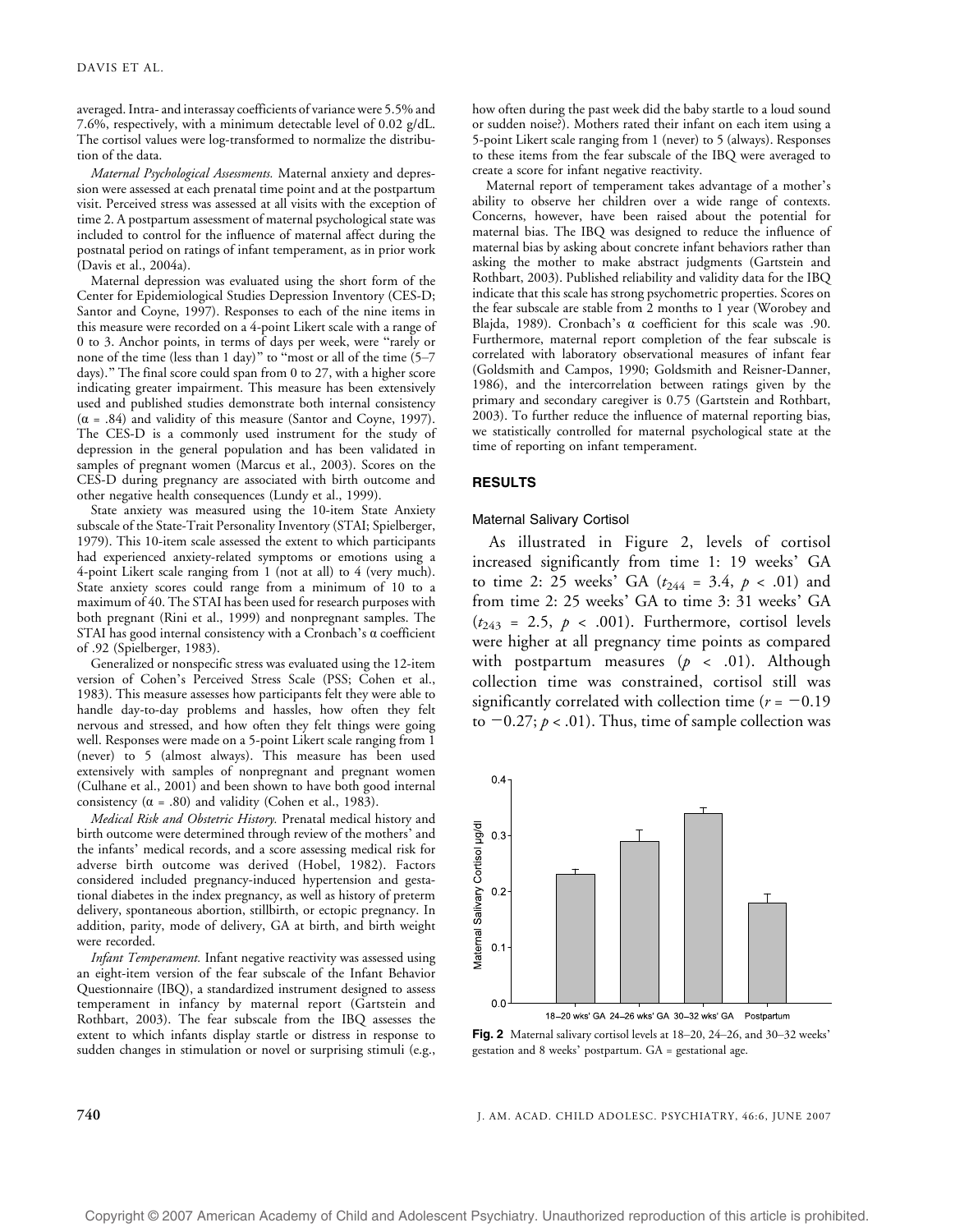included as a covariate in all of the subsequent analyses. Cortisol levels among the three prenatal measurement periods were modestly correlated. Postnatal maternal cortisol was not correlated with the prenatal measures (Table 1). Neither medical risk ( $r = -0.11$  to 0.05, not significant [ns]) nor household income, used as an index of socioeconomic status ( $r = -0.01$  to  $-0.13$ ; ns), significantly influenced maternal cortisol levels.

#### Maternal Psychological Assessments

The distribution of scores on the PSS, STAI, and CES-D at the pregnancy and the postpartum assessments are displayed in Table 2. Scores on the CES-D were assessed with respect to standardized cutoffs for clinically significant depression available using this measure (Santor and Coyne, 1997). During pregnancy, 12.7% to 17.8% of women were above the standardized cutoff and 13.3% of women were above this cutoff at the postpartum assessment.

#### Infant Temperament

Infant negative reactivity scores ranged from 1.3 to 3.4 (mean 2.0, SD 0.45). At 2 months, the mean infant negative reactivity score did not differ significantly based on the sex of the infant ( $t_{247}$  = 0.45;  $p$  = .66), mode of delivery (vaginal versus cesarean section,  $t_{247} = .77$ ;  $p = .44$ ), parity (primiparous versus multiparous,  $t_{247} =$ 1.6;  $p = .13$ ), or feeding method (breast milk versus formula,  $t_{247}$  = 0.24;  $p = .89$ ). Furthermore, neither maternal prenatal medical risk status ( $r_{247}$  = 0.06;  $p =$ .36) nor annual household income, used as an index of socioeconomic status ( $r_{247} = 0.05$ ;  $p = .31$ ), were correlated with infant temperament.

#### Maternal Cortisol and Infant Temperament

To determine whether maternal cortisol influenced infant temperament, three partial correlations were

| <b>TABLE 1</b><br>Stability of Cortisol During Pregnancy and Postpartum |             |             |             |                  |
|-------------------------------------------------------------------------|-------------|-------------|-------------|------------------|
|                                                                         |             |             |             |                  |
|                                                                         | $(18 - 20)$ | $(24 - 26)$ | $(30 - 32)$ | Postpartum       |
| Time                                                                    | wk GA)      | wk GA)      | wk GA)      | $(8 \text{ wk})$ |
|                                                                         |             | $0.44*$     | $0.28*$     | $-0.10$          |
| 2                                                                       |             |             | $0.27*$     | 0.04             |
| 3                                                                       |             |             |             | 0.01             |
|                                                                         |             |             |             |                  |

Note: GA = gestational age.  $*_{p}$  < .01.

#### J. AM. ACAD. CHILD ADOLESC. PSYCHIATRY, 46:6, JUNE 2007 741

| TABLE 2                                                     |
|-------------------------------------------------------------|
| Descriptive Information for the STAI, CES-D, and PSS During |
| Pregnancy and Postpartum                                    |

| <b>STAI</b>   | CES-D        | <b>PSS</b>     |
|---------------|--------------|----------------|
| Mean 20.2,    | Mean 6.5,    | Mean 26.8,     |
| SD 6.0,       | SD 4.8,      | SD 7.8,        |
| range 10-39   | range $0-22$ | range $12-51$  |
| Mean 19.6,    | Mean 6.5,    | <b>NA</b>      |
| SD 6.0        | SD 4.7,      |                |
| range $10-40$ | range $0-26$ |                |
| Mean 19.4,    | Mean 7.3,    | Mean 26.7,     |
| SD 6.2,       | $SD$ 5.5.    | SD 8.3,        |
| range $10-37$ | range $0-27$ | range $0-54$   |
| Mean 17.8,    | Mean 5.4,    | Mean 24.9,     |
| SD 5.3        | SD 4.8.      | SD 7.4,        |
| range 10-33   | range $0-25$ | range $0 - 45$ |
|               |              | 1.2            |

Note: STAI = State-Trait Personality Inventory; CES-D = Center for Epidemiological Studies Depression Inventory; PSS = Perceived Stress Scale; NA = not available.

performed controlling for time of sample collection. Results indicated that maternal cortisol at 30 to 32 weeks' gestation (time 3) was significantly related to maternal report of infant negative reactivity (partial  $r_{243} = 0.20; p <$ .01), but that maternal cortisol earlier in pregnancy was not (both partial  $r < 0.05$ ; ns). Furthermore, postpartum maternal cortisol was not significantly related to infant temperament (partial  $r_{246} = 0.11$ ;  $p = .09$ ). We next examined whether either cumulative exposure to maternal cortisol (sum of cortisol across the three prenatal time points) or the rate of increase in cortisol across pregnancy  $(time 3$  cortisol-time 1 cortisol) would be associated with report of negative reactivity. Total cortisol did not predict infant temperament (partial  $r_{243} = 0.03; p = .69$ ). Controlling for time of sampling, the rate of increase in cortisol significantly predicted report of infant negative reactivity (partial  $r_{243} = .17; p < .01$ ). However, when the independent contribution to the prediction of infant temperament was assessed using time 3 cortisol and the rate of change, only time 3 cortisol was selected by a backward regression (β = .19, t = 3.0; p < .01).

Because there is evidence that maternal psychological state during the postpartum period influences both infant temperament and maternal perception of infant temperament (e.g., Pauli-Pott et al., 2003), it is possible that maternal psychological state could account for this association between prenatal maternal cortisol and infant temperament. Ratings of infant negative reactivity were positively associated with maternal postpartum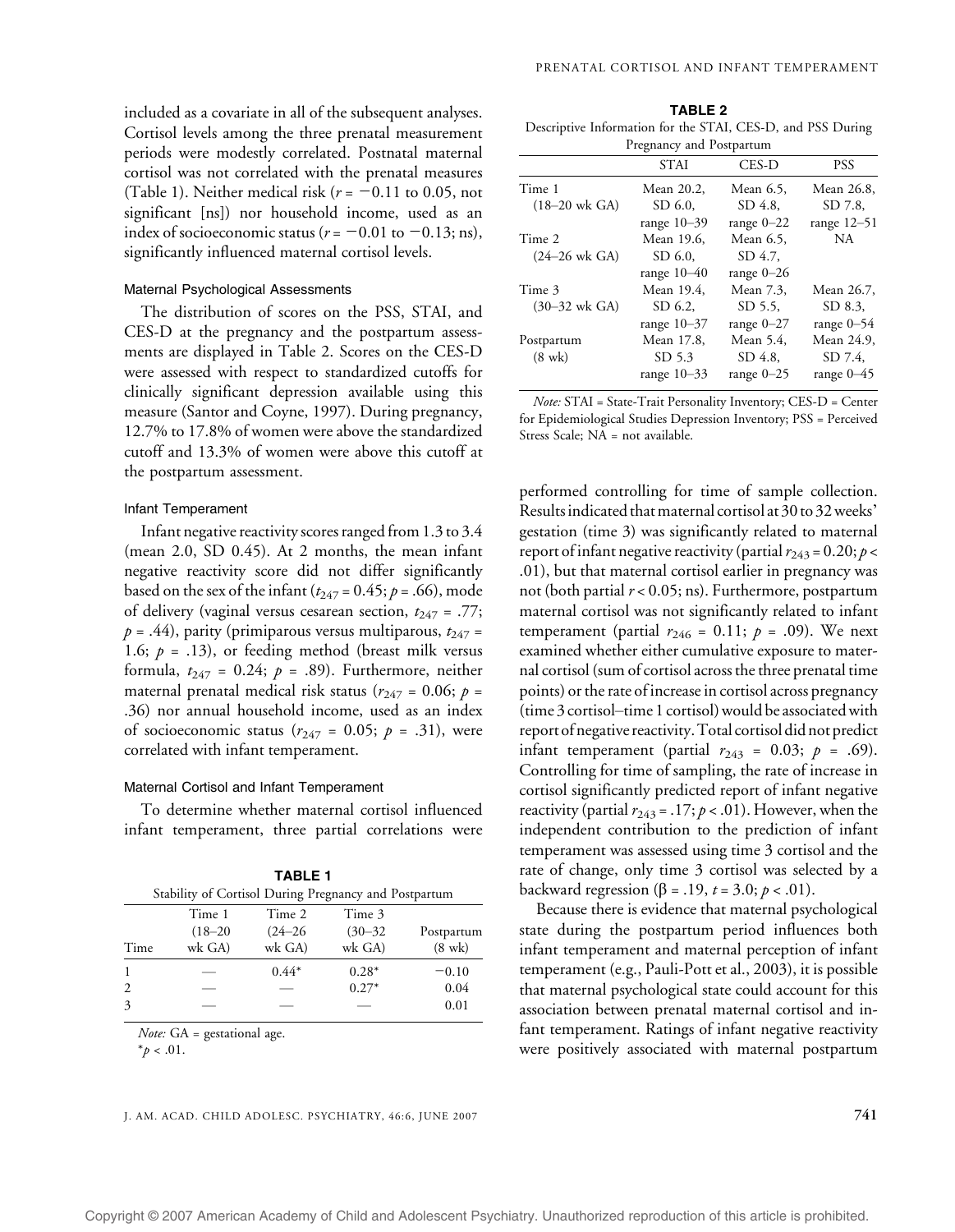anxiety ( $r_{247} = 0.14$ ;  $p < .05$ ), depression ( $r_{247} = 0.10$ ;  $p = .12$ , and perceived stress ( $r_{247} = 0.19$ ;  $p < .05$ ). Together these three measures of postnatal psychological state account for a significant portion of the variance in infant temperament ( $R^2$  = 0.04;  $p$  < .05). To examine whether prenatal maternal cortisol significantly accounted for variance in infants' temperament independently from that accounted for by postnatal psychological state, a hierarchical regression was performed entering cortisol collection time and maternal postnatal psychological state first. Notably, maternal cortisol at time 3 still accounted for a significant portion of the variance in infant temperament after controlling for maternal postnatal psychological state ( $\Delta R^2$  = .05,  $\beta$  = .23,  $t = 3.4$ ;  $p < .01$ ).

# Maternal Psychological Assessments and Infant Temperament

The association between the three indices of prenatal maternal psychological state and report of infant temperament is displayed in Table 3. The pattern of associations between the prenatal measures and infant outcomes was similar for the different time points. Furthermore, scores on these measures were correlated during pregnancy (STAI:  $r = 0.58{\text -}0.64$ , CES-D:  $r =$ 0.54–0.64, PSS:  $r = 0.50$ ). Thus, the three prenatal measures were averaged across the three time points to create a summary measure for each of the three maternal measures (STAI, CES-D, and PSS). As shown in Table 3, average prenatal anxiety and depression but not perceived stress were significantly correlated with report of infant negative reactivity. To evaluate further whether either prenatal maternal anxiety or depression significantly accounted for variance in report of infants' temperament independent of that accounted for by postnatal psychological state, a hierarchical multiple regression was performed for

|                                                                  |  | <b>TABLE 3</b> |  |  |  |
|------------------------------------------------------------------|--|----------------|--|--|--|
| Associations Between Maternal Psychological States and Report of |  |                |  |  |  |
|                                                                  |  |                |  |  |  |

| <b>Infant Negative Reactivity</b> |             |           |            |  |
|-----------------------------------|-------------|-----------|------------|--|
|                                   | <b>STAI</b> | CES-D     | <b>PSS</b> |  |
| Time 1 (18–20 wk GA)              | $0.15***$   | $0.18***$ | 0.1        |  |
| Time $2(24-26 \text{ wk } GA)$    | $0.12*$     | $0.13***$ | NA         |  |
| Time 3 (30–32 wk GA)              | $0.17***$   | $0.14***$ | 0.1        |  |
| Mean prenatal                     | $0.17***$   | $0.18***$ | $0.12*$    |  |
| Postpartum (8 wk)                 | $0.15***$   | 0.10      | $0.19***$  |  |

\*p < 0.1; \*\*p < 0.05; \*\*\*p < 0.01.

average prenatal anxiety and depression entering the maternal postnatal psychological state measures first. Average prenatal depression ( $\Delta R^2$  = .02,  $\beta$  = .15,  $t$  = 2.1;  $p \lt 0.05$ ) was significantly associated with report of infant temperament after controlling for postnatal psychological state.

# Influence of Maternal Psychological and Endocrine Factors on Infant Temperament

We examined the interrelationship between the psychological measures and maternal cortisol to determine whether prenatal psychosocial indicators of maternal stress and maternal cortisol had a joint or independent influence on report of infant temperament. None of the maternal measures of psychological state were significantly correlated with measures of maternal cortisol (all  $r < 0.1$ ; ns). The two prenatal measures that significantly accounted for a portion of the variance in infant temperament after controlling for postnatal maternal psychological state were maternal cortisol at 30 to 32 weeks' GA and average prenatal maternal depression. A hierarchical regression was performed to determine whether these factors had an independent influence on report of temperament. We found that after controlling for maternal postnatal psychological state, maternal cortisol ( $\Delta R^2$  = 0.05,  $\beta$  = .24,  $t = 3.3$ ;  $p < .01$ ) and maternal depression ( $\Delta R^2$  = 0.02,  $\beta$  = .16,  $t = 2.2$ ;  $p < .05$ ) independently predicted report of infant negative reactivity. The interaction term did not significantly predict report of infant temperament ( $\beta = -10$ ,  $t = 0.40$ ;  $p = .70$ ). Together, prenatal maternal cortisol and prenatal depression account for a significant portion of the variance in infant temperament after controlling for postnatal maternal state ( $\Delta R^2 = 0.07$ ;  $p < .01$ ).

# **DISCUSSION**

The data reported here are among the first to examine the joint and independent effects of prenatal maternal psychosocial indices of stress and prenatal maternal cortisol levels on human infant development. Data indicate that maternal cortisol levels during the third trimester of pregnancy predict maternal report of increased negative reactivity (startle or distress in response to novel and surprising stimuli as measured by the fear subscale of the IBQ) during infancy. Furthermore, prenatal maternal psychological state had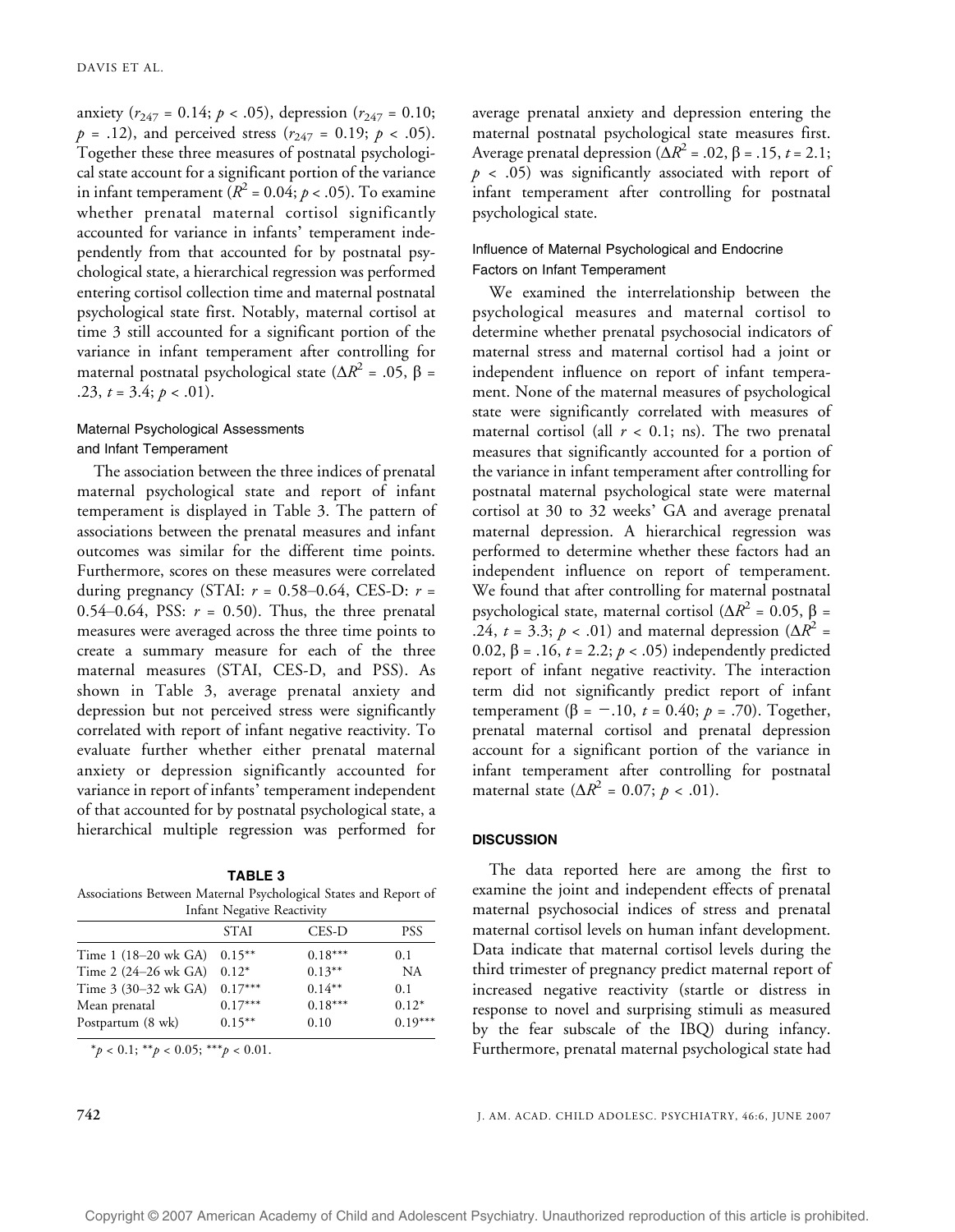an independent influence on report of infant temperament. The impact of prenatal exposure to maternal depression and cortisol on maternal report of increased negative reactivity is consistent with the hypothesis that the prenatal environment exerts programming effects on the fetus with consequences for infant behavior (Barker et al., 2002; Welberg and Seckl, 2001). Our findings also are consistent with findings from studies with animal models indicating that prenatal exposure to maternal stress and elevated GCs has lifelong implications for fearful behavior in the offspring (Weinstock, 2005).

There are several methodological strengths of this study that lend support to the validity of these results. First, we included a large sample of 247 mother-infant pairs. Second, only infants who were delivered full term and healthy at birth were included. This suggests that the differences in temperament are related to intrauterine influences on the fetus separate from intrauterine and postpartum complications related to preterm delivery or low birth weight. Third, we statistically controlled for the influence of postnatal maternal psychological state (anxiety, depression, and perceived stress). The effect of prenatal maternal cortisol and prenatal maternal depression on infant temperament remained significant after controlling for postpartum maternal psychological state. A fourth and unique component of this study is that maternal psychological state and maternal cortisol levels were evaluated at three gestational time points. This enabled us to assess the effects of timing of fetal exposure to maternal stress on infant outcomes.

As expected, maternal cortisol levels increased significantly during the course of pregnancy. We found that maternal cortisol levels at 30 to 32 weeks of gestation predicted infant outcomes, but that levels measured earlier in pregnancy did not. Although rate of change in maternal cortisol was additionally correlated with report of infant negative reactivity, this appeared to be driven by cortisol levels at 30 to 32 weeks of gestation. Our data that show an effect of maternal cortisol levels during the third trimester is consistent with a recent study with a small sample ( $n = 17$ ) that measured maternal salivary cortisol during only the late third trimester (de Weerth et al., 2003). In this study, infant temperament was assessed longitudinally over the first 5 postnatal months. Higher third trimester maternal cortisol predicted increased fussing, crying,

and negative facial expressions, particularly during the first two postnatal months. Furthermore, Yehuda and colleagues (2005) found that cortisol levels were suppressed in infants of women who developed posttraumatic stress disorder in response to the attack on the World Trade Center, if they were exposed during the third trimester, but not earlier in pregnancy. Although the study by Yehuda and colleagues did not measure prenatal maternal cortisol production, their findings provide further evidence of a vulnerability of the fetus to maternal stress during the third trimester. Thus, converging evidence increasingly suggests that fetal exposure to stress hormones influences the development of infant temperament.

The mechanism by which exposure to maternal cortisol during the prenatal period produces long-term effects is unknown. However, there is clear evidence that prenatal GC exposure influences brain development (Antonow-Schlorke et al., 2003; Uno et al., 1994). Cortisol easily passes the blood-brain barrier (Zarrow et al., 1970) and influences limbic regions, such as the amygdala, involved in the regulation of fearful behavior. For example, GCs stimulate CRH mRNA expression in the amygdala. This increase in CRH production in the amygdala is anxiogenic (Dunn and Berridge, 1990). Fetal exposure to elevated cortisol may have persisting consequences for the development and functioning of this region. Consistent with this hypothesis, it has been demonstrated that prenatal stress upregulates CRH mRNA in limbic regions (Welberg et al., 2001) and increases fearful or anxious behavior in exposed offspring (Cratty et al., 1995), an effect that can be ameliorated with CRH antagonists (Ward et al., 2000). The results of these studies with animals indicate one potential mechanism by which human fetal exposure to elevated cortisol may have long-lasting influences on the development of infant fear behaviors.

The current findings showing an association between prenatal maternal depression and anxiety and infant temperament are consistent with previous studies that have found that elevated levels of prenatal maternal depression and anxiety predict increased emotionality and behavioral inhibition in the offspring independent of postnatal maternal psychological state (Davis et al., 2004a; O'Connor et al., 2003). In the present sample, the association between depression and infant temperament remained after controlling for postnatal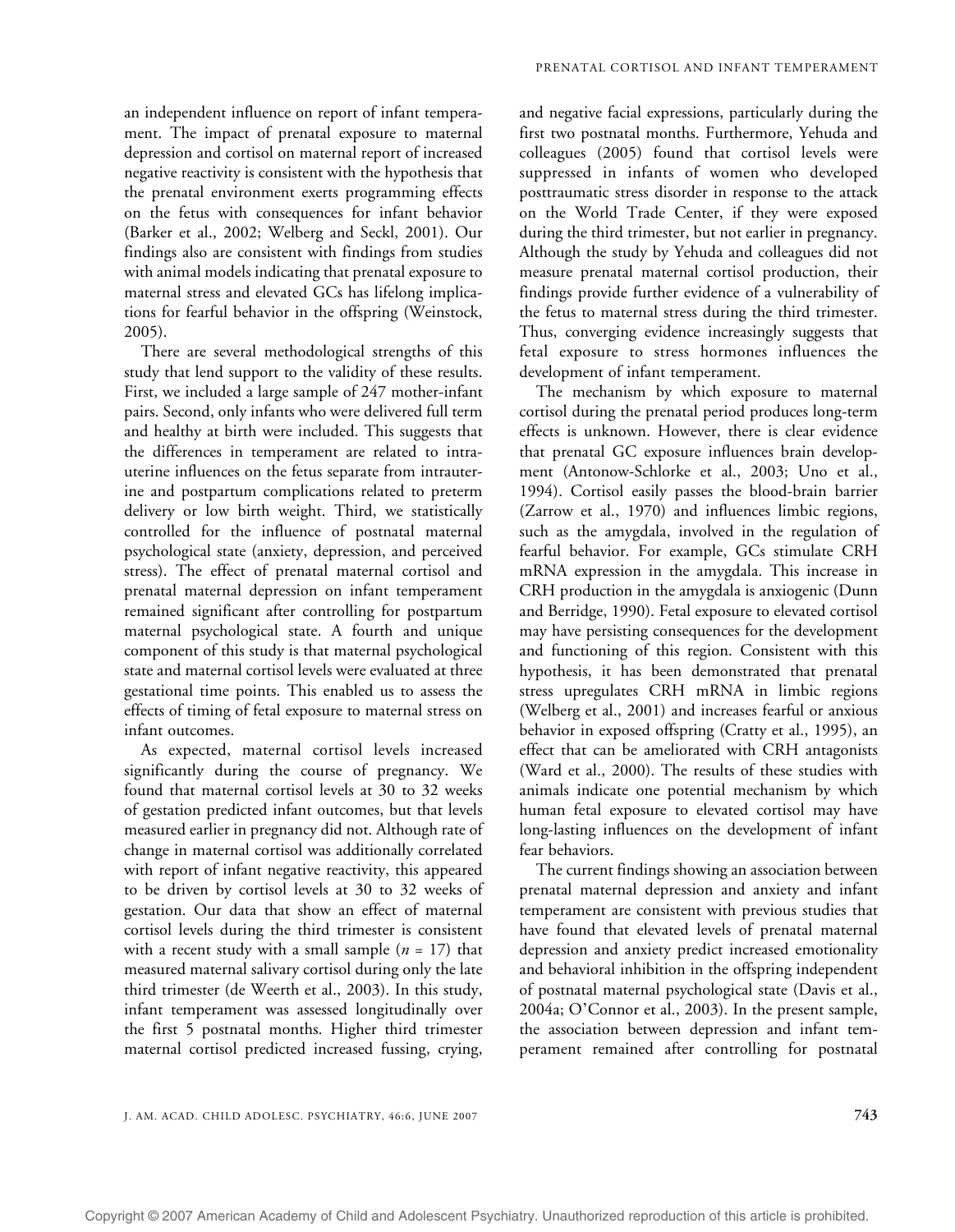psychological measures, whereas the association with anxiety dropped to the level of a trend. Perceived stress did not significantly predict infant temperament.

The mechanism by which prenatal depression influences infant temperament is not known. Consistent with previous studies (de Weerth and Buitelaar, 2005; McCool and Susman, 1994; Petraglia et al., 2001), we found that maternal psychological state was not associated with baseline maternal cortisol during pregnancy. This suggests that maternal HPA axis changes do not mediate the effects of maternal depression on the fetus.

This study provides evidence that even in a healthy population with term pregnancies, prenatal exposure to elevated maternal cortisol later in pregnancy is associated with maternal report of increased behaviorally reactive temperament in infancy. These findings support the conclusion that fetal exposures to endocrine and psychosocial indicators of maternal stress have lasting consequences for the developing infant and strongly suggest that future research should examine the persisting influences of maternal cortisol on temperament in later infancy and childhood. It is probable that examination of women who are exposed to severe sources of stress or have clinically significant psychopathology would result in more profound programming influences on developmental outcomes.

# Limitations

First, infant temperament was evaluated using maternal report. Although we controlled for postnatal maternal factors (anxiety, depression, and perceived stress) that could influence maternal report of infant temperament, the possibility of maternal bias remains. Previous studies using observational measures of temperament have demonstrated stronger associations between maternal anxiety and depression and infant fearful temperament (Davis et al., 2004a). Reliance on maternal report of infant temperament may contribute to the weaker association between prenatal maternal psychological measures and infant temperament found in the present study. Second, evaluation of temperament was performed at a young age. Although the measure used in the present study is both developmentally appropriate and has been shown to predict later fearful temperament, future studies would benefit from evaluation of infants and children at older ages. Third, because this study relies on naturally occurring variations in maternal stress and stress hormones rather than experimental manipulations, the effects of stress cannot be separated from the consequences of other factors that may contribute to this association such as shared genes. These findings are, however, consistent with animal models in which random assignment is possible (e.g., Weinstock, 2001) as well as recent human studies that have evaluated the consequences for development of randomly occurring stressful events, such as natural disasters (Laplante et al., 2004). These studies provide evidence that there are consequences of exposure to prenatal stress that are not explained by genetic predispositions. Finally, this sample includes a well-educated group of pregnant women, which may limit generalizability to other samples. However, although the sample was constrained on several dimensions, the findings were not related to measures of socioeconomic status.

# Clinical Implications

The increased report of negative reactivity observed in the infants of women with elevated third trimester cortisol levels may have implications for subsequent behavioral problems. The temperament measure included in this study assesses infants' reactivity to novel stimuli. Infants who are easily aroused by varied stimulation are more likely to become behaviorally inhibited as young children (Kagan et al., 1998; Pfeifer et al., 2002). Furthermore, difficulty adapting to the presentation of novel sensory stimuli in infancy is predictive of later behavioral problems such as adolescent social anxiety (Schwartz et al., 1999). Group differences in infant temperament appear to persist through adulthood. These children display greater amygdalar activation to novelty as adults (Schwartz et al., 2003). The association reported here between maternal cortisol and report of negative reactivity in infancy suggests that fetal exposure to elevated cortisol increases the risk of infant fearful temperament and perhaps the subsequent development of behavioral inhibition. This is consistent with data showing that prenatal exposure to maternal anxiety predicts childhood anxiety and depression at 10 years of age (Leech et al., 2006). Assessment of stress, anxiety, and depression during pregnancy, even at subclinical levels and using both psychological and physiological measures, may be useful in the development of interventions to control stress during pregnancy with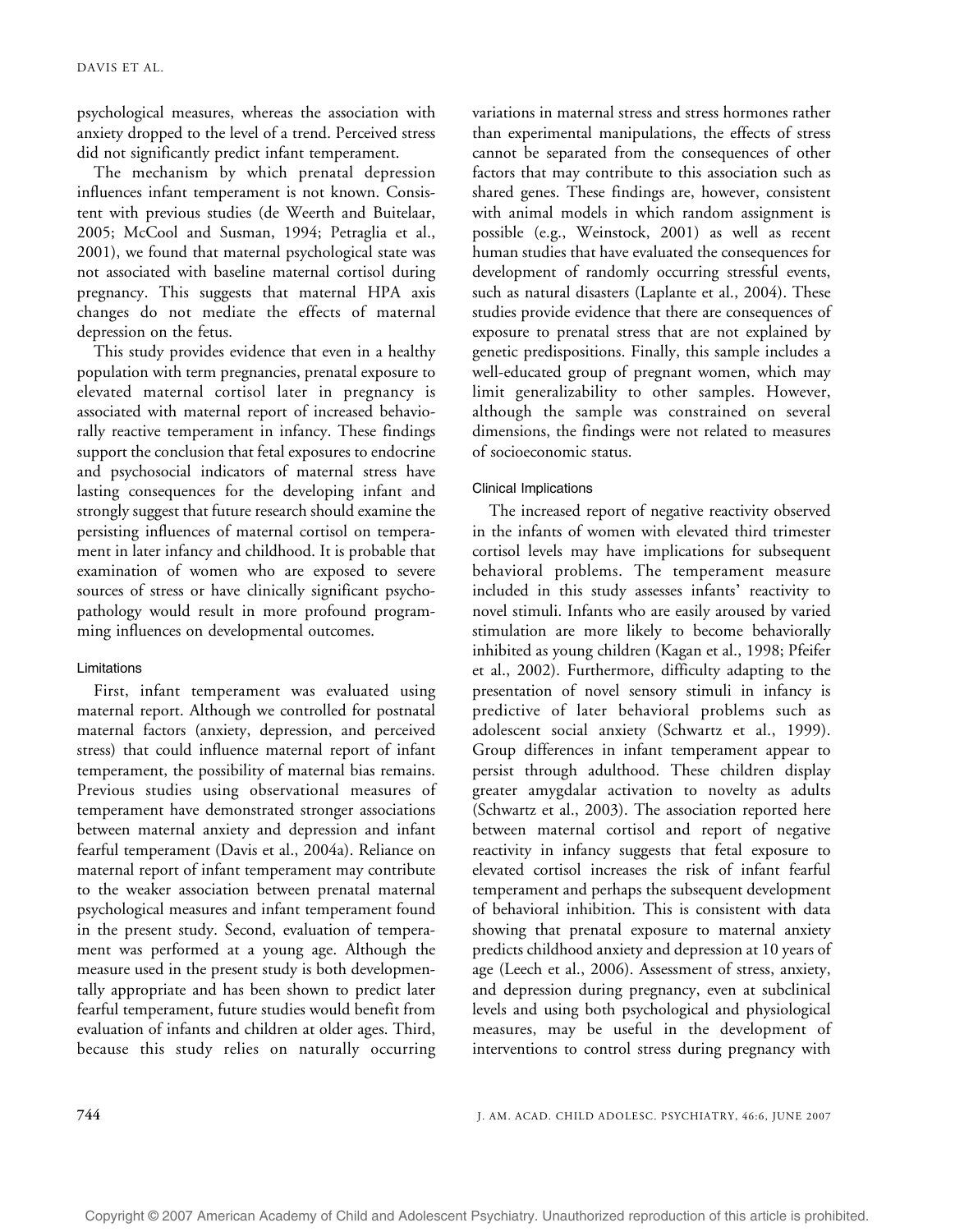implications for child outcomes. Although findings from previous intervention studies aimed at reducing stress during pregnancy are not conclusive, data from the present study indicate the importance of working to further develop effective interventions for the reduction of prenatal stress.

Disclosure: The authors have no financial interests to disclose.

## **REFERENCES**

- Antonow-Schlorke I, Schwab M, Li C, Nathanielsz PW (2003), Glucocorticoid exposure at the dose used clinically alters cytoskeletal proteins and presynaptic terminals in the fetal baboon brain. *J Physiol* 547:117-123
- Austin MP, Leader LR, Reilly N (2005), Prenatal stress, the hypothalamicpituitary-adrenal axis, and fetal and infant neurobehavior. Early Hum Dev 19:917-926
- Barker DJ (1998), In utero programming of chronic disease. Clin Sci 95:115-128
- Barker DJ (2002), Fetal programming of coronary heart disease. Trends Endocrinol Metab 13:364-368
- Barker DJ, Eriksson JG, Forsen T, Osmond C (2002), Fetal origins of adult disease: strength of effects and biological basis. Int  $\bar{J}$  Epidemiol 31:1235-1239
- Cameron N, Demerath EW (2002), Critical periods in human growth and their relationship to diseases of aging. Am J Phys Anthropol Suppl 35:159-184
- Challis JR, Sloboda D, Matthews SG et al. (2001), The fetal placental hypothalamic-pituitary-adrenal (HPA) axis, parturition and postnatal health. Mol Cell Endocrinol 185:135-144
- Chapillon P, Patin V, Roy V, Vincent A, Caston J (2002), Effects of pre- and postnatal stimulation on developmental, emotional, and cognitive aspects in rodents: a review. Dev Psychobiol 41:373-387
- Coe CL, Lulbach GR, Schneider ML (2002), Prenatal disturbance alters the size of the corpus callosum in young monkeys. Dev Psychobiol 41:178-185
- Cohen S, Kamarck T, Mermelstein R ( 1983), A global measure of perceived stress. J Health Soc Behav 24:385-396
- Cratty MS, Ward HE, Johnson EA, Azzaro AJ, Birkle DL (1995), Prenatal stress increases corticotropin-releasing factor (Crf) content and release in rat amygdala minces. Brain Res 675:297-302
- Creasy RK, Resnik R, eds. (1994), Maternal-Fetal Medicine: Principles and Practice, Philadelphia: Saunders
- Culhane JF, Rauh V, McCollum KF, Hogan VK, Agnew K, Wadhwa PD (2001), Maternal stress is associated with bacterial vaginosis in human pregnancy. Matern Child Health J 5:127-134
- Davis EP, Glynn LM, Dunkel Schetter C, Hobel C, Chicz-De Met A, Sandman CA (2005), Maternal plasma corticotropin-releasing hormone levels during pregnancy are associated with infant temperament. Dev Neurosci 27:299-305
- Davis EP, Snidman N, Wadhwa PD, Dunkel Schetter C, Glynn L, Sandman CA (2004a), Prenatal maternal anxiety and depression predict negative behavioral reactivity in infancy. Infancy 6:319-331
- Davis EP, Townsend EL, Gunnar MR et al. (2004b), Effects of prenatal corticosteroid exposure on regulation of stress physiology in healthy premature infants. Psychoneuroendocrinology 29:1028-1036
- Davis EP, Townsend EL, Gunnar MR et al. (2006), Antenatal betamethasone treatment has a persisting influence on infant HPA axis regulation. J Perinatol 26:147-153
- de Weerth C, Buitelaar J (2005), Physiological stress reactivity in human pregnancy-a review. Neurosci Biobehav Rev 29:295-312
- de Weerth C, van Hees Y, Buitelaar J (2003), Prenatal maternal cortisol

levels and infant behavior during the first 5 months. Early Hum Dev 74:139-151

- Dickerson PA, Lally BE, Gunnel E, Birkle DL, Salm AK (2005), Early emergence of increased fearful behavior in prenatally stressed rats. Physiol Behav 86:586-593
- Dunn AJ, Berridge CW (1990), Physiological and behavioral responses to corticotropin-releasing factor administration: is CRF a mediator of anxiety or stress responses? Brain Res Brain Res Rev 15:71-100
- Gartstein MA, Rothbart MK ( 2003), Studying infant temperament via the revised infant behavior questionnaire. Infant Behav Dev 26:64-86
- Gitau R, Cameron A, Fisk N, Glover V (1998), Fetal exposure to maternal cortisol. Lancet 352:707-708
- Gitau R, Fisk N, Teixerira J, Cameron A, Glover V (2001), Fetal hypothalamic-pituitary-adrenal stress responses to invasive procedures are independent of maternal responses. J Clin Endocrinol Metab 86: 104-109
- Gluckman PD, Hanson MA (2004), Living with the past: evolution, development, and patterns of disease. Science 305:1733-1736
- Goldsmith HH, Campos JJ (1990), The structure of temperamental fear and pleasure in infants: a psychometric perspective. Child Dev 61: 1944-1964
- Goldsmith HH, Reisner-Danner LA (1986), Variation among temperament theories and validation studies of temperament assessment. In: Temperament Discussed: Temperament and Development in Infancy and Childhood, Kohnstamm GA, ed. Lisse, the Netherlands: Swets Zeitlinger, pp 1-9
- Gutteling BM, de Weerth C, Buitelaar JK (2005), Prenatal stress and children's cortisol reaction to the first day of school. Psychoneuroendocrinology 30:541-549
- Hillhouse EW, Grammatopoulos DK (2002), Role of stress peptides during human pregnancy and labour. Reproduction 124:239-323
- Hobel C (2004), Stress and preterm birth. Clin Obstet Gynecol 47:856-880
- Hobel CJ (1982), Identifying the patient at risk. In: Perinatal Medicine: Management of the High Risk Fetus and Neonate, Bolognese RJ, Schwartz RH, Schneider J, eds. Baltimore, MD: Williams & Wilkins, pp 3-28
- Kagan J, Snidman N, Arcus D (1998), Childhood derivatives of high and low reactivity in infancy. Child Dev 69:1483-1493
- Kajantie E (2006), Fetal origins of stress-related adult disease. Ann N Y Acad Sci 1083:11-27
- King BR, Nicholson RC, Smith R (2001), Placental corticotrophinreleasing hormone, local effects and fetomaternal endocrinology. Stress 4:219-233
- Laplante DP, Barr RG, Brunet A et al. (2004), Stress during pregnancy affects general intellectual and language functioning in human toddlers. Pediatr Res 56:400-410
- Leech SL, Larkby CA, Day R, Day NL (2006), Predictors and correlates of high levels of depression and anxiety symptoms among children at age 10. J Am Acad Child Adolesc Psychiatry 45:223-230
- Lundy BL, Jones NA, Field T et al. (1999), Prenatal depression effects on neonates. Infant Behav Dev 22:119-129
- Marcus SM, Flynn HA, Blow FC, Barry KL (2003), Depressive symptoms among pregnant women screened in obstetrics settings. J Womens Health 12:373-380
- McCool WF, Susman EJ (1994), Cortisol reactivity and self report anxiety in the antepartum: predictors of maternal intrapartal outcomes in gravid adolescents. J Psychosom Obstet Gynaecol 15:9-18
- Nathanielsz PW (1999), Life in the Womb: The Origin of Health and Disease. Ithaca, NY: Promethean
- O'Connor TG, Heron J, Golding J, Beveridge M, Glover V (2002), Maternal antenatal anxiety and children's behavioural/emotional problems at 4 years: report from the Avon longitudinal study of parents and children. Br J Psychiatry 180:502-508
- O'Connor TG, Heron J, Golding J, Glover V (2003), Maternal antenatal anxiety and behavioural/emotional problems in children: a test of a programming hypothesis. J Child Psychol Psychiatry 44:1025-1036
- Owen D, Andrews MH, Matthews SG (2005), Maternal adversity, glucocorticoids and programming of neuroendocrine function and behaviour. Neurosci Biobehav Rev 29:209-226

J. AM. ACAD. CHILD ADOLESC. PSYCHIATRY, 46:6, JUNE 2007 745